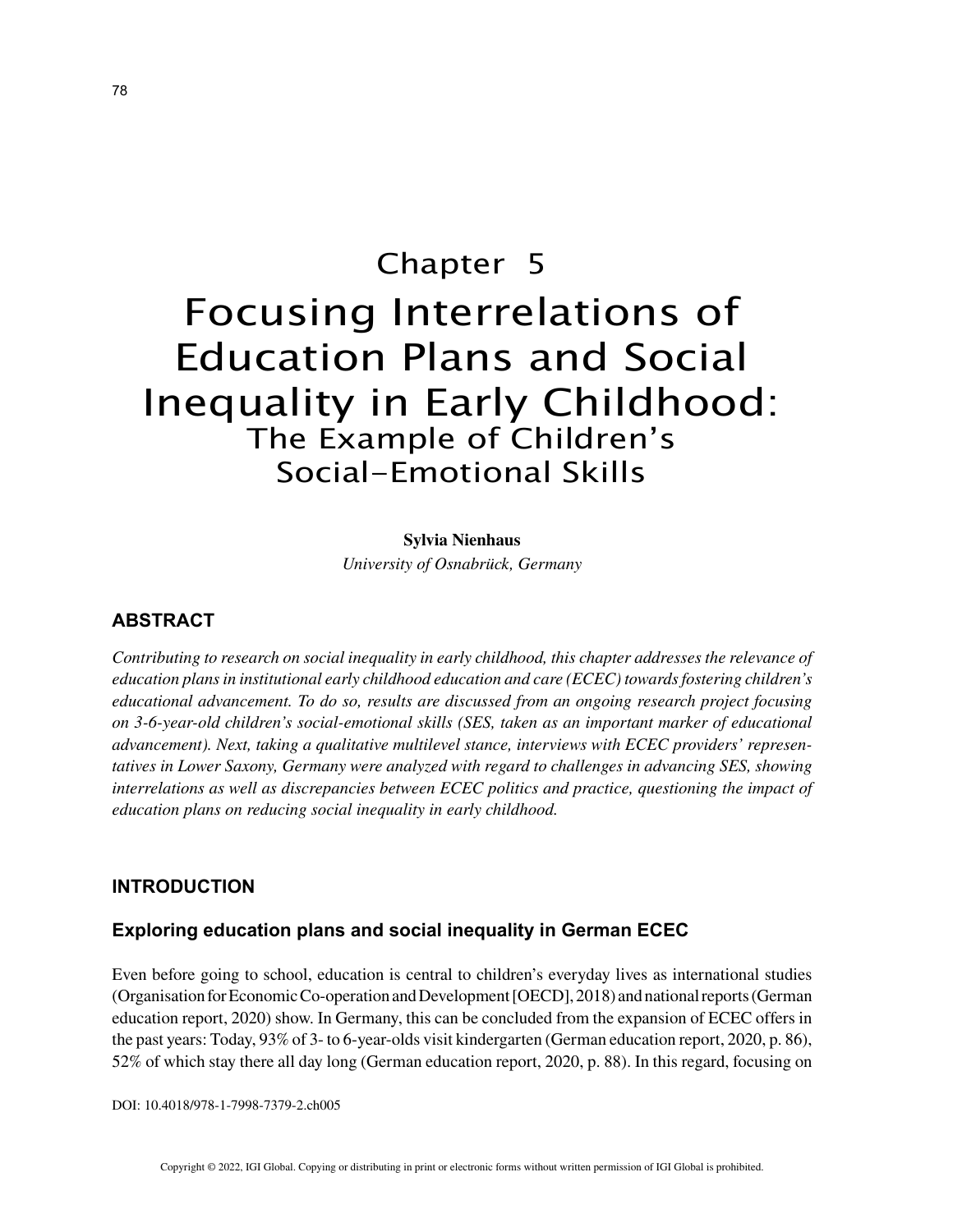education plans in ECEC, which is still quite a new approach in Germany in contrast to other countries (Meyer, 2017), seems to be a very fruitful chance to compensate for social inequality (German education report, 2020, p. 102; Meyer, 2017), fostering skills relevant at school (Conference of the German Ministries of Youth and Culture, 2004) such as those becoming apparent in the Programme of International Student Assessment [PISA] tests (OECD, 2019). To do so may be especially beneficial for children in the federal state of Lower Saxony, which is the focus of this chapter. There, 3-6-year-olds may be enrolled in kindergarten free of any charges due to a relatively recent ministerial decision (Ministry of Culture Lower Saxony, n.d.). However, advancing educationally-relevant skills in German ECEC is not that easy (Kuger & Peter, 2019, p. 17). First, there is still a lack in capacities which especially hinders children coming from disadvantaged backgrounds from participating – especially with regard to high-quality ECEC and over a longer time period (Kuger & Peter, 2019, p. 18). Among other things, this holds true because it might be especially difficult for the parents of those children to match their jobs to the opening hours of Kindergarten (Kruger & Peter, 2019, p. 17). Moreover, there is a lack of qualified educators (Kuger  $\&$ Peter, 2019, p. 17) and educators' qualifications do not yet match the mentioned ECEC changes (German education report, 2020, p. 92f.). Additionally, children in German ECEC have become more and more diversified with respect to, for instance, their mother tongue and migration background (German education report, 2020, p. 97), which are, next to socio-economic background, potentially determining social inequality (Bader et al., 2019, pp. 40ff.; see also Nienhaus, appearing).

With this background, the research project outlined in this chapter aims to place into perspective the role of education plans in Germany –and especially in Lower Saxony –towards fostering 3-6-year-old children's educational advancement with respect to the state of social inequality in ECEC. In doing so, SES –considered to be key to future educational success by international (National Center for Education Statistics [NCES], 2001; National Institute of Child Health and Human Development [NICHD], 2001; Nix et al., 2013; Sylva et al., 2011) as well as national studies (Klipker et al., 2018; Wiedebusch & Franek, 2019) –are taken as an example. With regard to education plans in German ECEC, SES belong to a domain termed "personal and social development, values and religious education<sup>1</sup>" (Conference of the German Ministries of Youth and Culture, 2004, p. 4) which translates to "emotional development and social learning", "ethical and religious questions" as well as "basic experiences of human existence" in the case of Lower Saxony (Ministry of Culture Lower Saxony, 2018, p. 7). Considering gaps in advancing children's SES in German ECEC leading to an increase in deviant behavior (Klipker et al., 2018; Wiedebusch & Franek, 2019), the project focuses on discrepancies in this domain (Nienhaus, appearing). Outlining these contexts in more detail, this chapter starts with an overview of studies focusing on social inequality in ECEC either with regard to a political macro- or a practice micro-level. Additionally, SES will be further considered in detail along studies and empirical examples with respect to their educational relevance. The focus will be on how research on interrelations of education plans and social inequality –focusing on orientations of representatives of ECEC providers (1), educators as well as parents (2) and interactions of educators and parents in formal meetings (3) in ECEC– is carried out in the project based on qualitative multi-level analysis (Hummrich & Kramer, 2018), drawing special attention to the project's first research level. First results from four expert interviews on this level will then be analyzed in three steps, focusing on challenges in advancing SES. Concluding the chapter, the aforementioned results will be put into perspective with respect to future results on the remaining project levels, focusing on possible scenarios (Nienhaus, appearing) in ECEC practice.